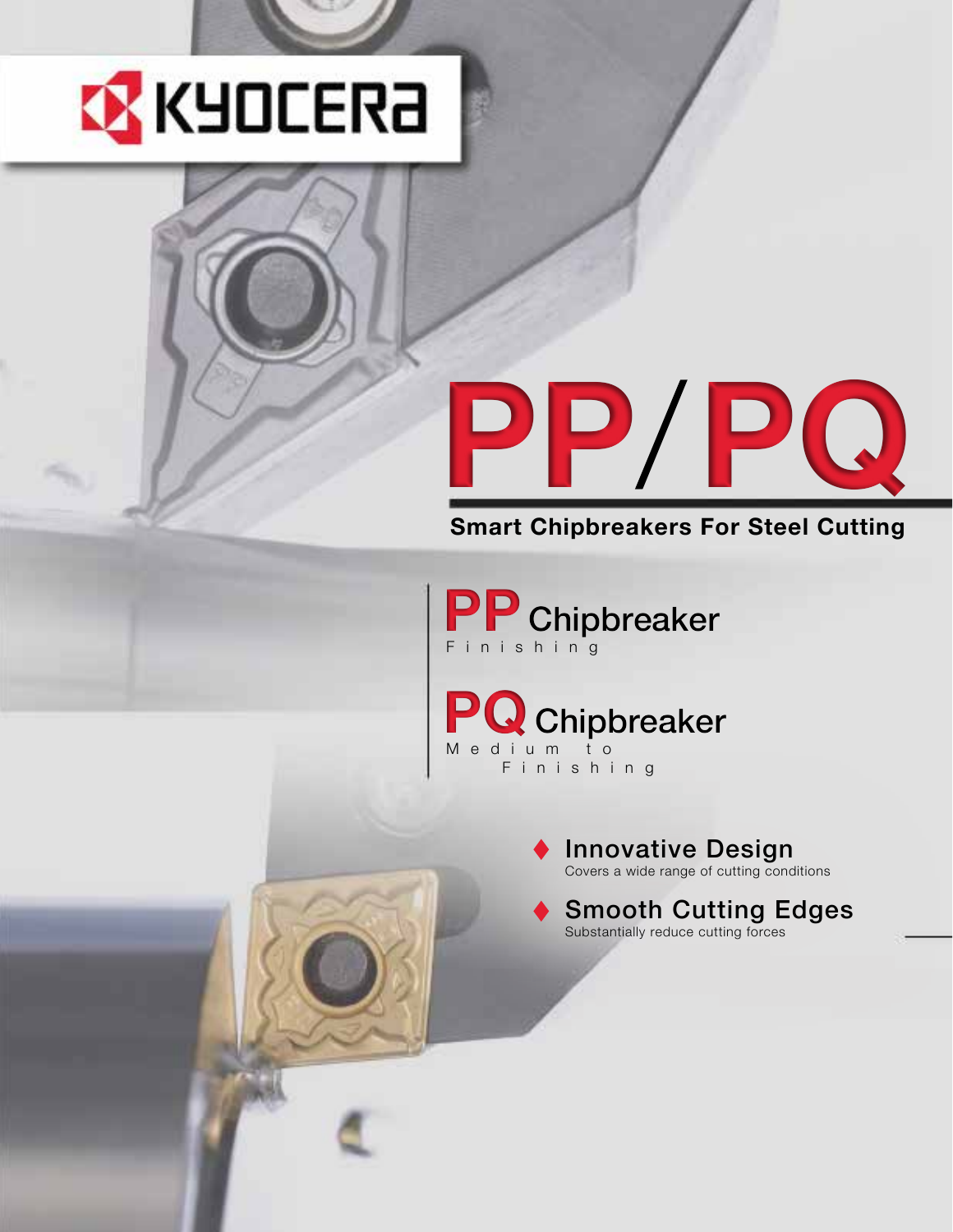# **PP** Chipbreaker Finishing



# eatures

■ 3-step Smart Dot Structure is applicable to a wide range of feed rates in steel finishing

■ The Smooth Taper Cutting Edge reduces cutting forces



|       |           |       | <b>PP</b> |         |                            |       |  |  |  |  |  |
|-------|-----------|-------|-----------|---------|----------------------------|-------|--|--|--|--|--|
|       | CNMG431PP |       |           | 3.937in |                            | 4135  |  |  |  |  |  |
| 0.059 |           |       |           |         | v <sub>c</sub> =650sfm WET |       |  |  |  |  |  |
| 0.039 |           |       |           |         |                            |       |  |  |  |  |  |
| 0.028 |           |       |           |         |                            |       |  |  |  |  |  |
| 0.020 |           |       |           |         |                            |       |  |  |  |  |  |
| 0.008 |           |       |           |         |                            |       |  |  |  |  |  |
| 0.004 |           |       |           |         |                            |       |  |  |  |  |  |
|       | 0.002     | 0.033 | 0.004     | 0.008   | 0.008                      | 0.012 |  |  |  |  |  |

Smooth Taper Cutting Edge Reduces Cutting Forces

3-step Smart Dot Structure



**Your solution to prevent chip entanglement in small depths of cut or higher feed rates**

### ■ Case Studies (Chip Control Comparison) **● Development Cutting Force Comparison Chart** Automotive part Competitor A PP Chipbreaker (G41300) Steel **PP Chipbreaker Conventional chipbreaker for finishing** 800 Cutting force F(N) Cutting force F(N) CNMG432PP 600 Vc=1150sfm D.O.C.=0.012in f=0.012ipr 400 Wet Stable cutting due to less chip entanglement Customer Evaluation 0.004 0.006 Automotive part Competitor B PP Chipbreaker Feed Rate f(ipr) (5120H) Vc=650sfm, D.O.C.=0.039, CNMG431 PP Chipbreaker provides low cutting forces at higher feed rates CNMG432PP Vc=650sfm D.O.C.=0.008-0.012in f=0.008-0.012ipr • Improved Surface **GREE** Wet Finish with MEGACOAT Stable cutting due to less chip entanglement Cermet and PP **Chipbreaker** Customer Evaluation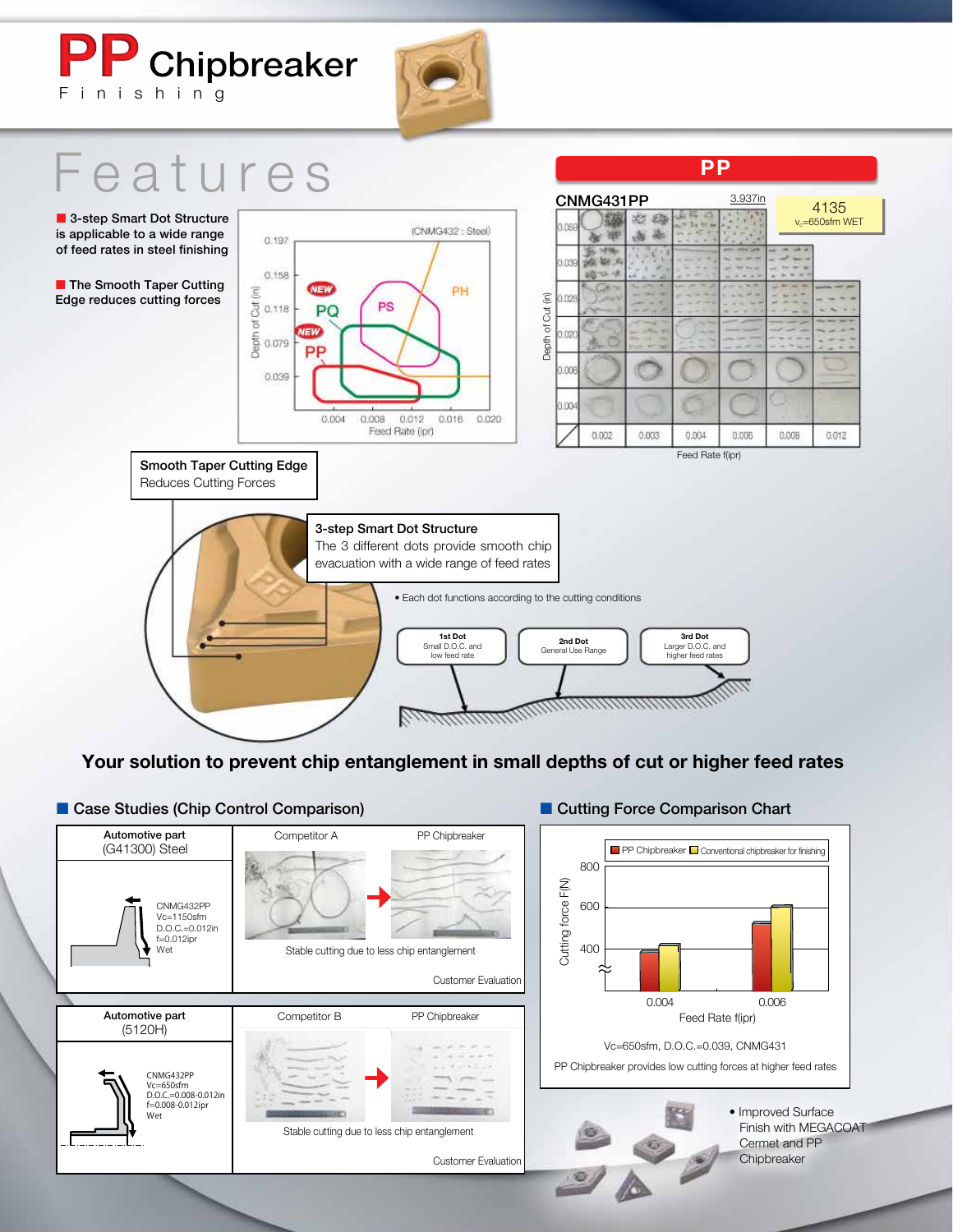

2-step Smart Wall (2-step smooth rising surface) Excellent chip control in a wide range of applications prevents the dots from being damaged at high feed machining • Efficient chipbreaking for a wide range of applications 2-step slight rise for small chip evacuation,<br>achieving smooth chipbreaking Flat Zone Continuously Variable Land (CVL) Flat Zone (Breaking Area) Specially Designed Positive Land (Breaking Area) Positive land with a well-balanced combination of sharpness and toughness

# **Prevents chip entanglement and reduces cutting forces at higher feed rates**

| <b>Case Studies (Chip Control Comparison)</b>                            |                                                                                                                          | Cutting Force Comparison Chart                                          |                                                                                                                                                                   |
|--------------------------------------------------------------------------|--------------------------------------------------------------------------------------------------------------------------|-------------------------------------------------------------------------|-------------------------------------------------------------------------------------------------------------------------------------------------------------------|
| Automotive part<br>(1045)                                                | Competitor C                                                                                                             | PQ Chipbreaker                                                          |                                                                                                                                                                   |
| DNMG432PO<br>$Vc = 650$<br>ap=0.020-0.047in<br>$f=0.012$ ipr<br>Wet      |                                                                                                                          | Minimized fracturing caused by chip entanglement<br>Customer Evaluation | PQ Chipbreaker Conventional chipbreaker for semi-finishing<br>1800<br>$\mathsf{F}(\mathsf{X})$<br>1600<br>Force!<br>1400<br>1200<br>Cutting<br>1000<br>800<br>600 |
| Automotive part<br>(1045)                                                | Competitor D                                                                                                             | PQ Chipbreaker                                                          | 0.008<br>0.012<br>Feed Rate f(ipr)                                                                                                                                |
|                                                                          |                                                                                                                          |                                                                         | Vc=650sfm, D.O.C.=0.079in, CNMG432<br>PQ Chipbreaker provides low cutting forces in high feed machining                                                           |
| WNMG432PO<br>$Vc = 825$ sfm<br>$D.O.C.=0.039$ in<br>$f=0.012$ ipr<br>Wet | operation was stopped frequently, but the PQ Chipbreaker<br>breaks chips into smaller pieces, improving the productivity | With Competitor D, chips were entangled in the turret and the           | • Long Tool Life with<br><b>CVD Coating</b><br>CA5515/CA5525<br>and PQ Chipbreaker                                                                                |
|                                                                          |                                                                                                                          | Customer Evaluation                                                     |                                                                                                                                                                   |